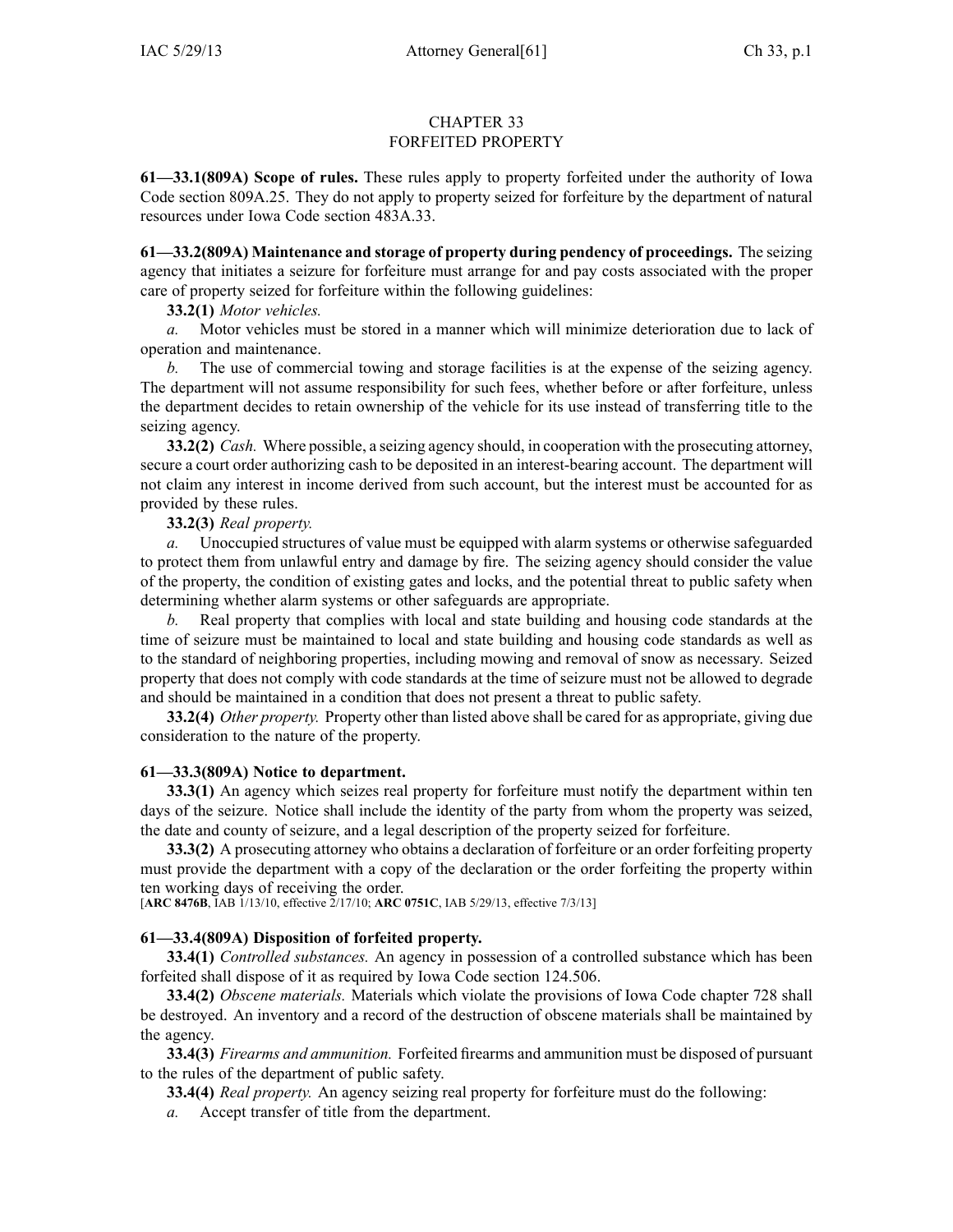*b.* Pay all costs associated with transfer of title, including abstracting costs, property taxes and assessments.

*c.* Indemnify the state for any expenses it might become liable for by being the owner of the property during the forfeiture and transfer process, including but not limited to environmental cleanup costs, abstracting costs, and any expenses the department incurs to comply with reasonable community standards of maintenance.

*d.* Indemnify the state for any expenditures incurred as <sup>a</sup> result of liability to <sup>a</sup> third party for any injury associated with the property which occurs during the period from seizure through transfer of ownership to the agency.

*e.* The department will retain 10 percen<sup>t</sup> of the gross sale price of the real property. The balance of the proceeds, 90 percent, will be given to the seizing agency for its use or for division among law enforcement agencies and prosecutors pursuan<sup>t</sup> to agreement.

**33.4(5)** *Alcoholic beverages and beer.* Alcoholic beverages and beer shall be destroyed. An inventory and <sup>a</sup> record of the destruction of forfeited alcoholic beverages and beer shall be maintained by the agency.

### **33.4(6)** *Motor vehicles.*

*a.* Orders forfeiting motor vehicles must include <sup>a</sup> physical description of the vehicle, as well as the vehicle identification number.

*b.* Motor vehicles must be titled to the department prior to being transferred to the seizing agency or its designee.

*c.* The department requires paymen<sup>t</sup> of <sup>a</sup> fee of \$200 for processing the transfer of title to <sup>a</sup> vehicle.

*d.* The seizing agency shall, within ten days of receipt of the transferred title, send to the Iowa department of transportation an application for certificate of title or <sup>a</sup> junking certificate for the vehicle.

### **33.4(7)** *Cash.*

*a.* The department will retain 10 percen<sup>t</sup> of forfeited cash. The balance of forfeited cash, 90 percent, will be given to the seizing agency for its use or for division among law enforcement agencies and prosecutors pursuan<sup>t</sup> to agreement.

*b.* In the event of <sup>a</sup> cash forfeiture in excess of \$400,000, amounts over \$400,000 shall be apportioned as follows: 45 percen<sup>t</sup> to the seizing agency or agencies; 45 percen<sup>t</sup> to other law enforcement agencies within the region; and 10 percen<sup>t</sup> to be retained by the department. [**ARC 8476B**, IAB 1/13/10, effective 2/17/10; **ARC 0751C**, IAB 5/29/13, effective 7/3/13]

**61—33.5(809A) Use by the department.** The department will review each item of forfeited property to determine if it is of <sup>a</sup> nature that would be useful to the department in enforcement of the law. If such <sup>a</sup> use exists, the department may take possession of the property and retain ownership instead of transferring it to the seizing agency. [**ARC 8476B**, IAB 1/13/10, effective 2/17/10]

# **61—33.6(809A) Gifts to other law enforcement agencies.**

**33.6(1)** If the department determines that it does not have use for an item of forfeited property, the seizing agency must accep<sup>t</sup> ownership of the property and use or dispose of it under these guidelines.

**33.6(2)** If the department determines that property is available for gift to agencies involved in the investigation or prosecution of <sup>a</sup> case but is presented with conflicting requestsfor its gift, the department may refuse to give the property to any of the agencies.

**33.6(3)** Forfeited property, including cash, must be used to enhance the enforcement of the criminal law and cannot be used to supplant or otherwise replace normally budgeted items. Questions regarding the propriety of the disposition of forfeited assets should be directed to the department.

**61—33.7(809A) Record keeping.** An agency which seizes property for forfeiture shall maintain records showing the disposition, including destruction, of forfeited property for <sup>a</sup> period of three years from the date of forfeiture. The records shall comply with any recommendations of the state auditor but must, at <sup>a</sup> minimum, include the following: